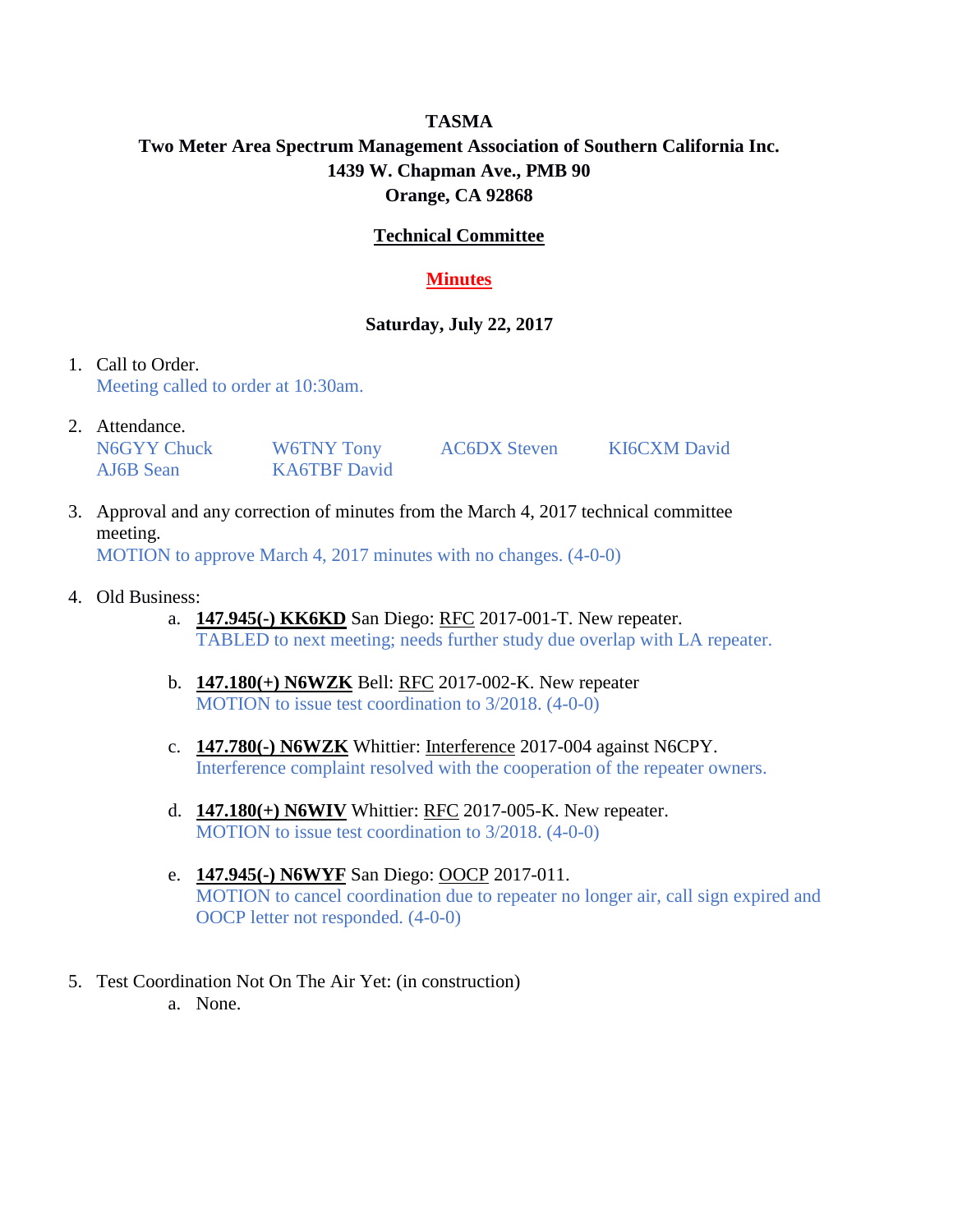- 6. Test Coordination On The Air:
	- a. **147.030(+) N6XPG** Fullerton: RFC 2016-012-T. New repeater. Test coordination ending 7/2017. MOTION to approve final coordination. (4-0-0)
	- b. **147.705(-) NT6T** Goleta: RFC 2016-018-G. New repeater. Test coordination ends 7/2017.

Test coordination cancelled due to repeater not on the air due to actual use was cross band 2m input to 70cm output frequency. NT6T was a cross band repeater used on a non-continuous basis. TASMA does not coordinate cross band repeaters and encourages NT6T to use the itinerant frequencies defined in the band plan. (4- 0-0)

- c. **146.115(+) KB6DMZ** Moreno Valley: RFC 2016-019-K. New repeater. Test coordination ends 7/2017 MOTION to approve final coordination. (4-0-0)
- d. **147.180(+) N6CYP** Cypress: RFC 2016-026-K. New repeater. Test coordination ends 7/2017. MOTION to approve final coordination. (4-0-0)
- e. **146.970(-) KA3AJM** Vista: RFC 2016-028-C. Location change. Test coordination ends 7/2017. MOTION to approve final coordination. (4-0-0)
- f. **146.655(-) AB6MV** Moreno Valley: RFC 2016-014-K. Location and trustee change. Test coordination ends 7/2017. MOTION to approve final coordination. (4-0-0)
- g. **147.270(+) WA6ZTR** LA County DCS: RFC 2016-001-C. Test coordination ending 11/2017. No action required.
- h. **145.160(-) WD6EBY** Santa Ynez: RFC 2017-003-T. New repeater. Test coordination ending 11/2017. No action required.
- i. **147.975(-) N6VUY** Ventura: RFC 2017-007-T. Location change. Test coordination ending 11/2017. No action required.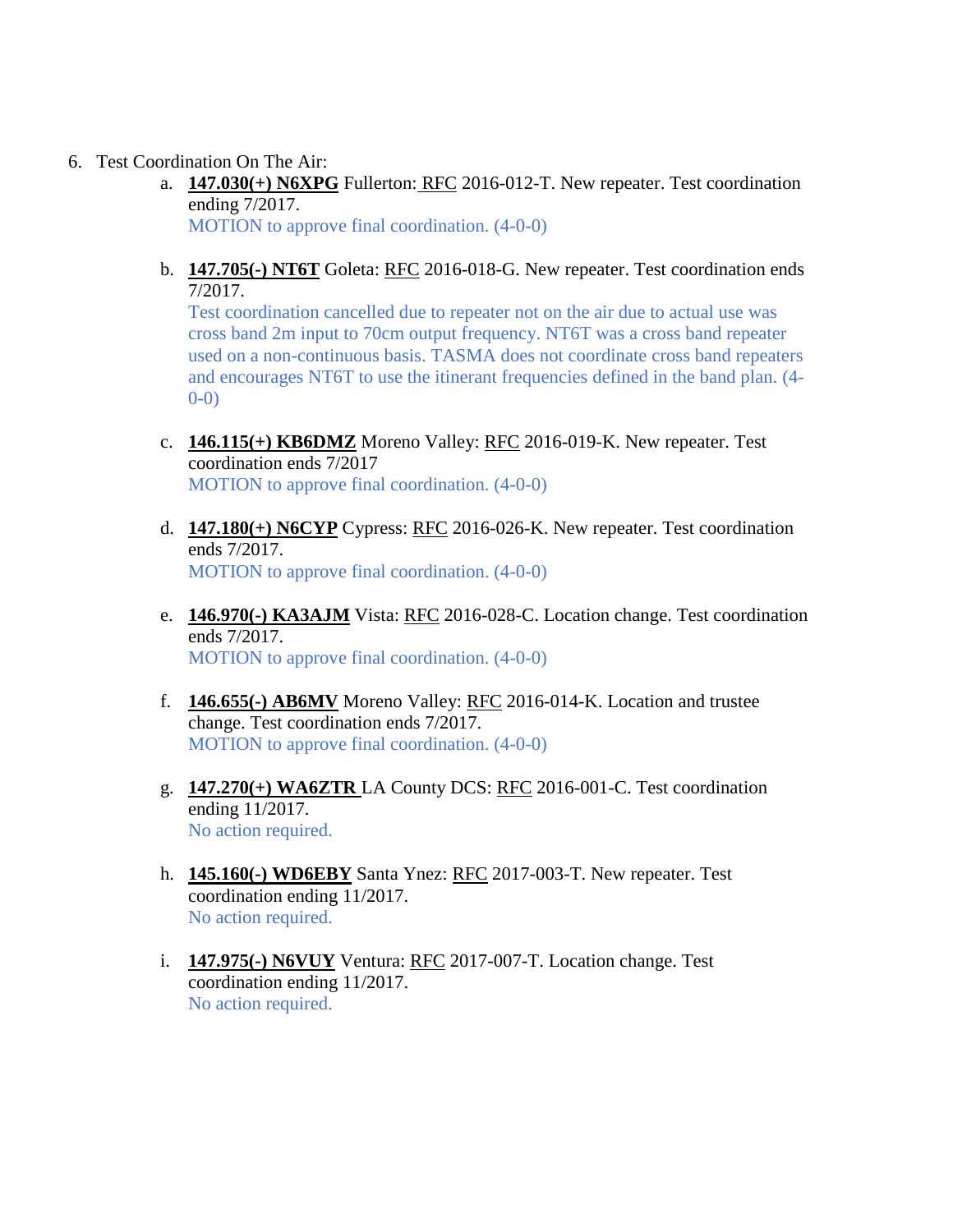## 7. New Business

- a. **147.645(-) W6KRW** Orange County: RFC 2017-014. Trustee Change. TASMA acknowledges trustee change.
- b. **147.990(-) KK6BAD** Otay Mountain: RFC 2017-013. New Repeater. Unable to coordinate due overlapping coverage with multiple repeaters.
- c. **147.705(-) K6ECS** Running Springs: Interference 2017-015. Complaint against NT6T. Interference complaint appears to be against an uncoordinated transmitter on the frequency pair. TASMA encourages K6ECS repeater to work with the ARRL and FCC to remediate the interference as the interference is not originating from a coordinated source. Complaint closed as TASMA mediates only on coordinated interference repeater issues and NT6T is not a coordinated repeater.  $(4-0-0)$
- d. **146.610(-) N3MBN** Ventura: OOCP 2017-017. Repeater off air. MOTION to start OOCP process. (4-0-0)
- e. **146.610(-) K6NE** Ventura: RFC 2017-016. New Repeater. Tabled to next meeting due to 7d.
- f. **146.115(+) KG6QBW** Moreno Valley: RFC 2017-018. Trustee Change. MOTION to decline RFC due to prior coordination is no longer valid. (4-0-0)
- g. **145.400(-) KM6JZD** Wildomar: RFC 2017-019. Callsign Change. TASMA acknowledges.
- h. **146.760(-) KM6JZD** Lake Elsinore: RFC 2017-019. Callsign Change. TASMA acknowledges.
- i. **147.270(+) K6CPT** LA County DCS: RFC 2017-020. Callsign Change. TASMA acknowledges.
- 8. Next scheduled Committee Meeting: November 4, 2017
- 9. Adjournment. Meeting adjourned at 12:40pm.